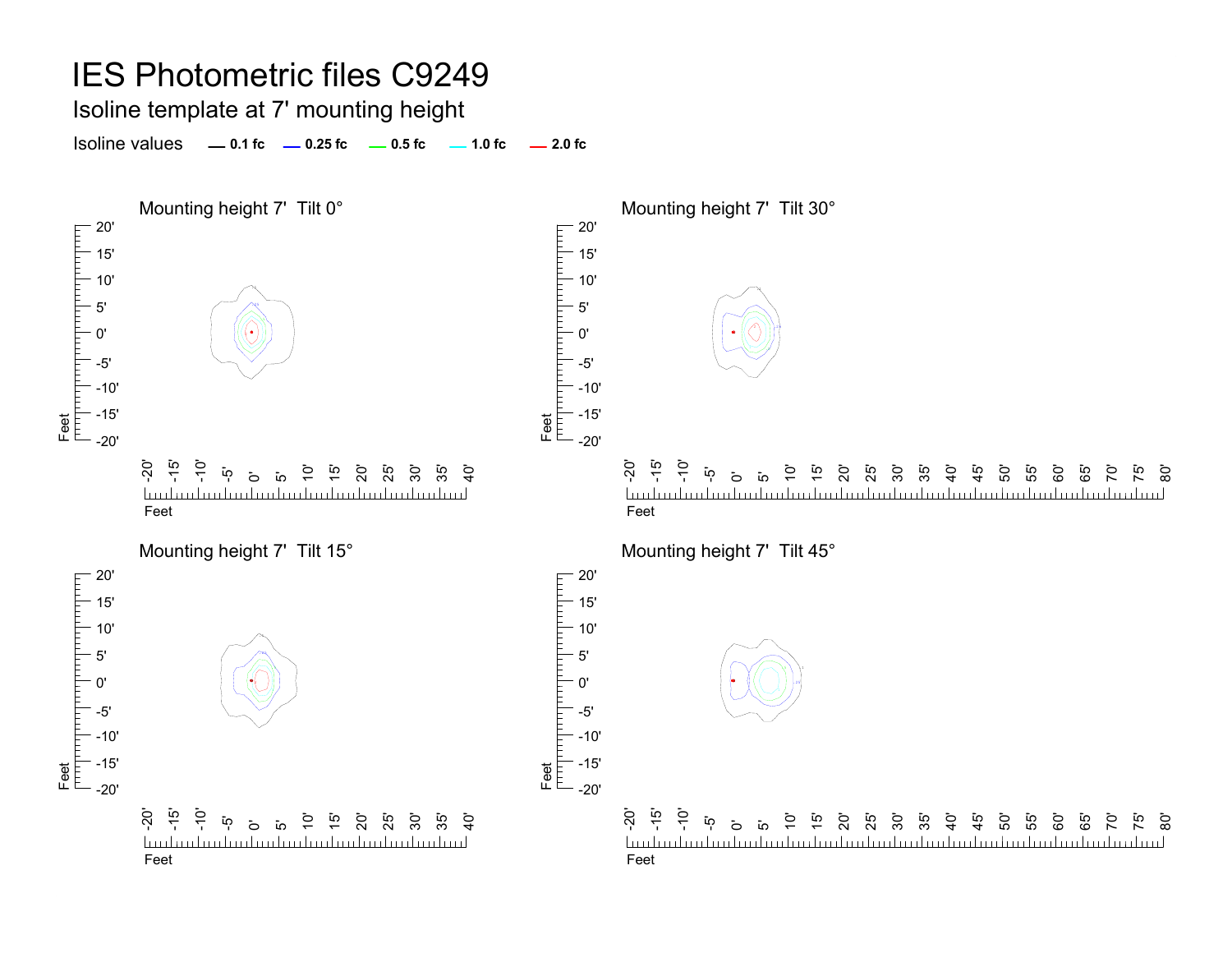### Isoline template at 9' mounting height

Isoline values **0.1 fc 0.25 fc 0.5 fc 2.0 fc 1.0 fc**

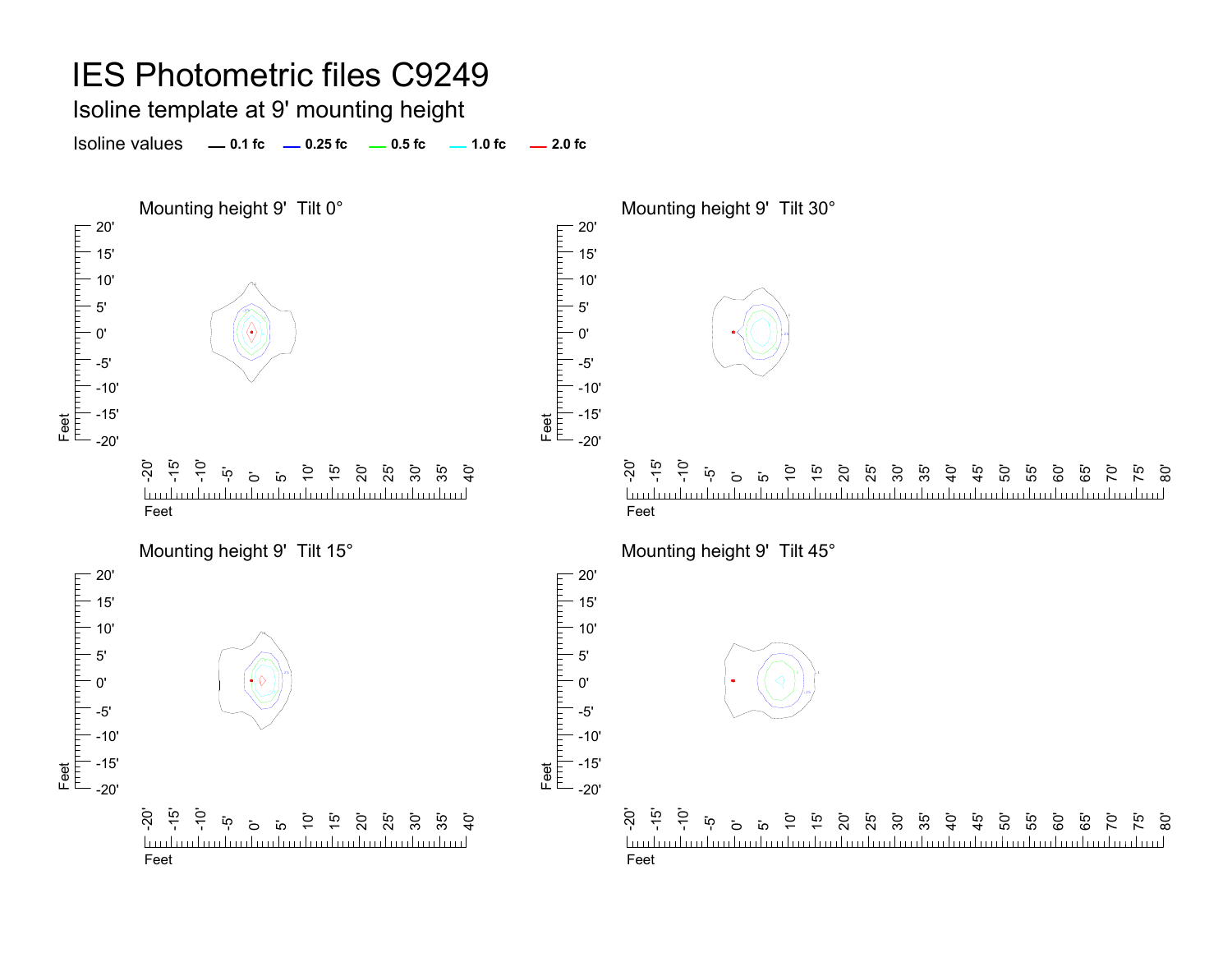#### IES Photometric files C9249 Isoline template at 11' mounting height Isoline values **0.1 fc 0.25 fc 0.5 fc 2.0 fc 1.0 fc** Mounting height 11' Tilt 0° Mounting height 11' Tilt 30° 20' 20' Feet<br>[<sup>Ther</sup>][Therefore][Therefore][Therefore]<br>[ 15' 15' 10' 10' 5' 5' .250'0' .551 P A .25-5'-5' -10'-10' -15' -15' Feet -20' -20'  $\overline{S}$ -15'  $\frac{1}{2}$ -20' -15'  $\frac{1}{2}$ 10' 15' 20' ັດ<br>25 30' 35'  $\overline{6}$ 15'  $\mathbf{\ddot{o}}$  $\overline{a}$  $\mathcal{G}$  $\mathbf{\ddot{o}}$  $\overline{a}$ มี 8 นี้ 5<br>25 นี้ 25  $\ddot{a}$ ្នុ<br>+ 50' 55' 60'  $\overline{a}$  $\overline{1}$ 65<br>'6 70' mahaalaa kaalaa haalaa kaalaa kaalaa kaalaa kaalaa. <u>Indiadordination builded in la aborto dan l</u> <u>landan barbarbar</u> FeetFeetMounting height 11' Tilt 15° Mounting height 11' Tilt 45°  $-20$ 20' 15' 15' 10' 10' .15' .255' .50'

Feet

-5' -10' -15'

0' -5' -10' -15' -20' -20' -15' -10' 15' 20' ີ 25 30' ້ທຸ 10' 35'  $\dot{9}$ ة ق hudmitindradinihadmitindradinihadm Feet

Feet



75' <u>ක</u>

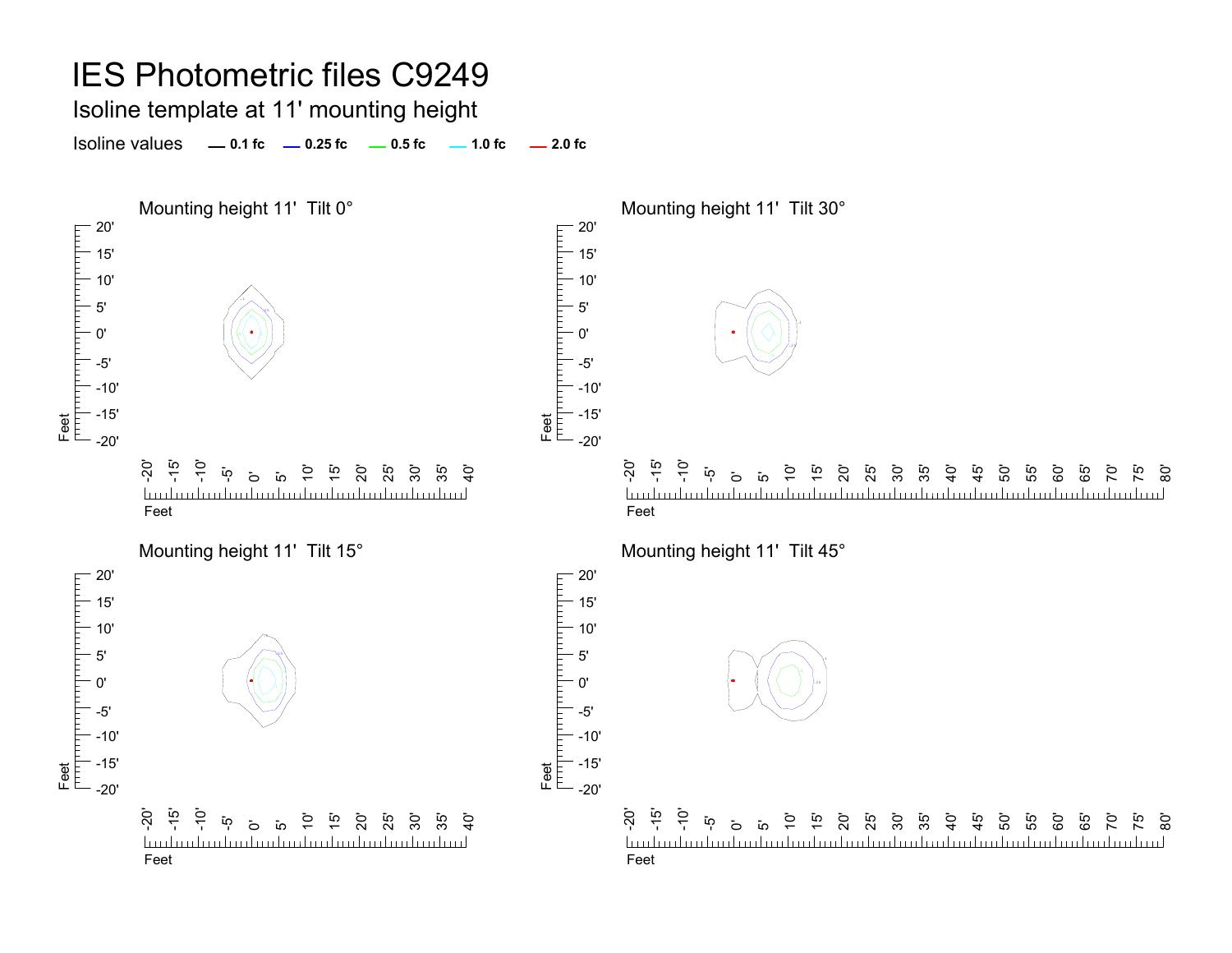Isoline template at 15' mounting height

Isoline values **0.1 fc 0.25 fc 0.5 fc 2.0 fc 1.0 fc**

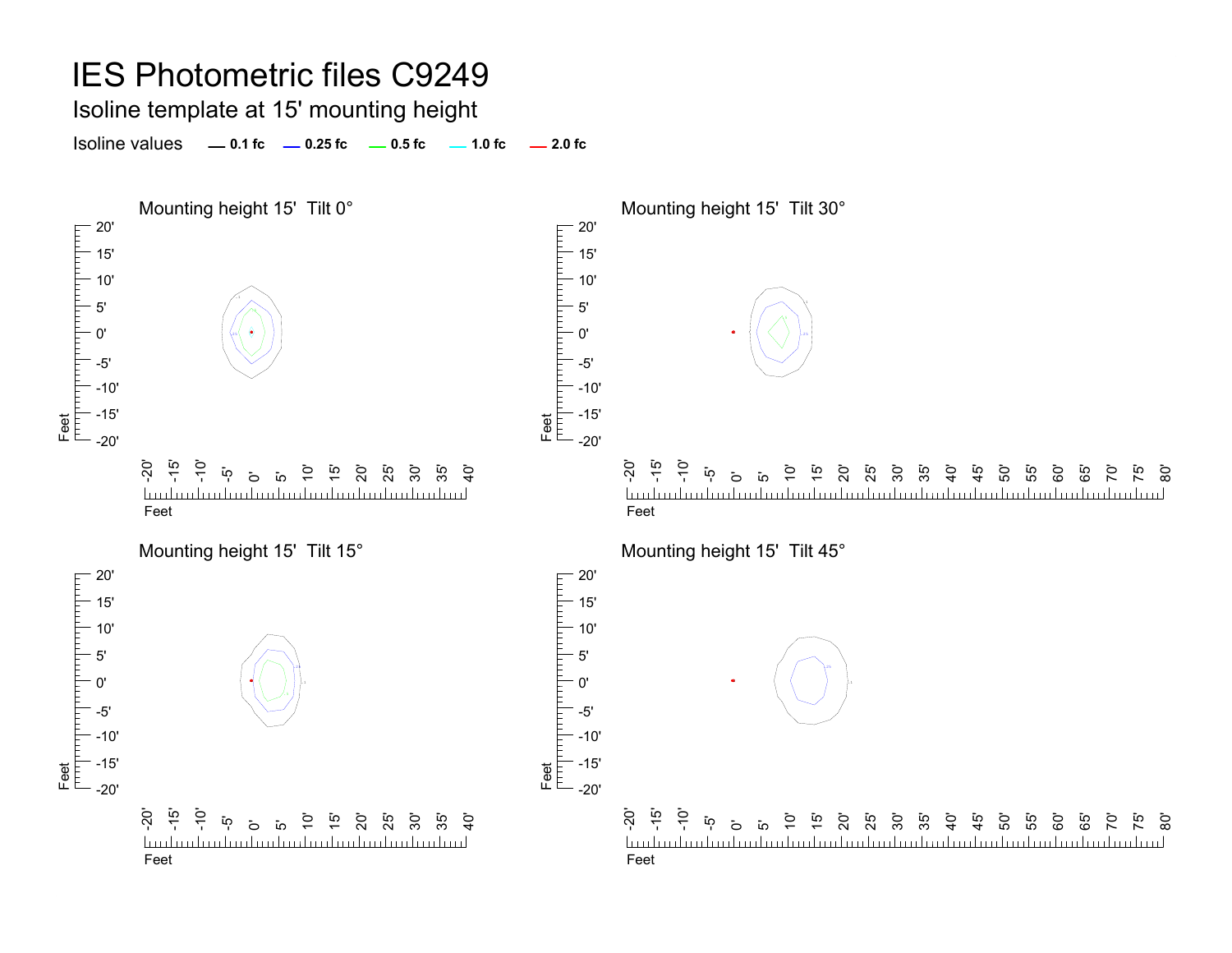Isoline template at 20' mounting height

Isoline values **0.1 fc 0.25 fc 0.5 fc 2.0 fc 1.0 fc**